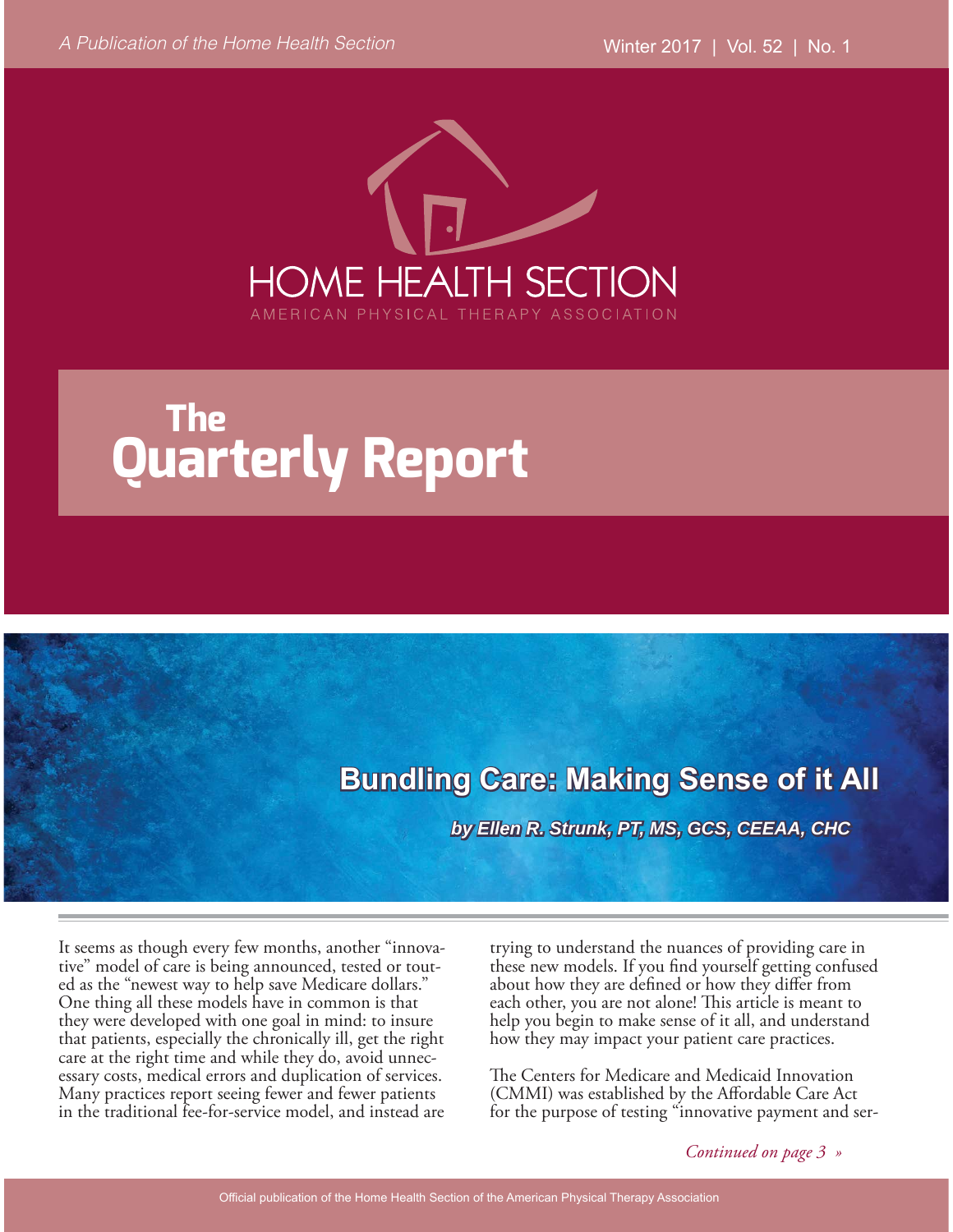

## Table of Contents

- **1 Bundling Care: Making Sense of it All**
- **8 Membership Survey Results**
- **10 CSM 2017: Imagine Discover Grow**

#### **Research Corner**

**13 Patient and Caregiver Training for an 84-Year Old Man with Facioscapulohumeral Muscular Dystrophy (FSHD) Following a Tibial/Fibular Fracture: A Case Report** 



# Published by the Home Health Section - APTA

a component of the American Physical Therapy Association

#### Editor

Khristen Haworth, PT, DPT, MPH

#### Managing Editor/Design

Robin Childers, CAE

#### Publications Committee

Julie Colaw. PT: Julie Hardy. PT. MS: Mary Marchetti. PT. PhD. GCS: Stephanie Miller, PT, MS, CLT; Olaide Sangoseni, PT, DPT, MSc, PhD; Aban Singh, PT, LL:B

#### Section Officers:

The Home Health Section Quarterly Report is the official publication of the Home Health Section of the American Physical Therapy Association. It is published four times per calendar year (Winter, Spring, Summer, Fall). Statements of fact and opinion are the responsibility of the authors alone and do not imply an opinion on the part of the officers or the members of the Home Health Section.

#### Article & Content Contributions

Guidelines for contributions are available from the Home Health Section website. If you have materials you would like considered for publication, please email them via attachment to the Home Health Section Executive Director: richilders@ homehealthsection.org.

#### Advertising

Advertising rates and details are available from the Section website, www. homehealthsection.org, or by contacting the Section office at 866.230.2980 (Mountain Time).

Electronic subscriptions to the Home Health Section Quarterly Report are available at a rate of \$100/year. Order through the Section's online store.

Copyright ©2017 by Home Health Section - APTA

Postmaster: Send address changes to Home Health Section APTA, PO Box 4553, Missoula, MT 59806-4553.

#### www.homehealthsection.org

PO Box 4553 · Missoula, MT 59806-4553 · 866.230.2980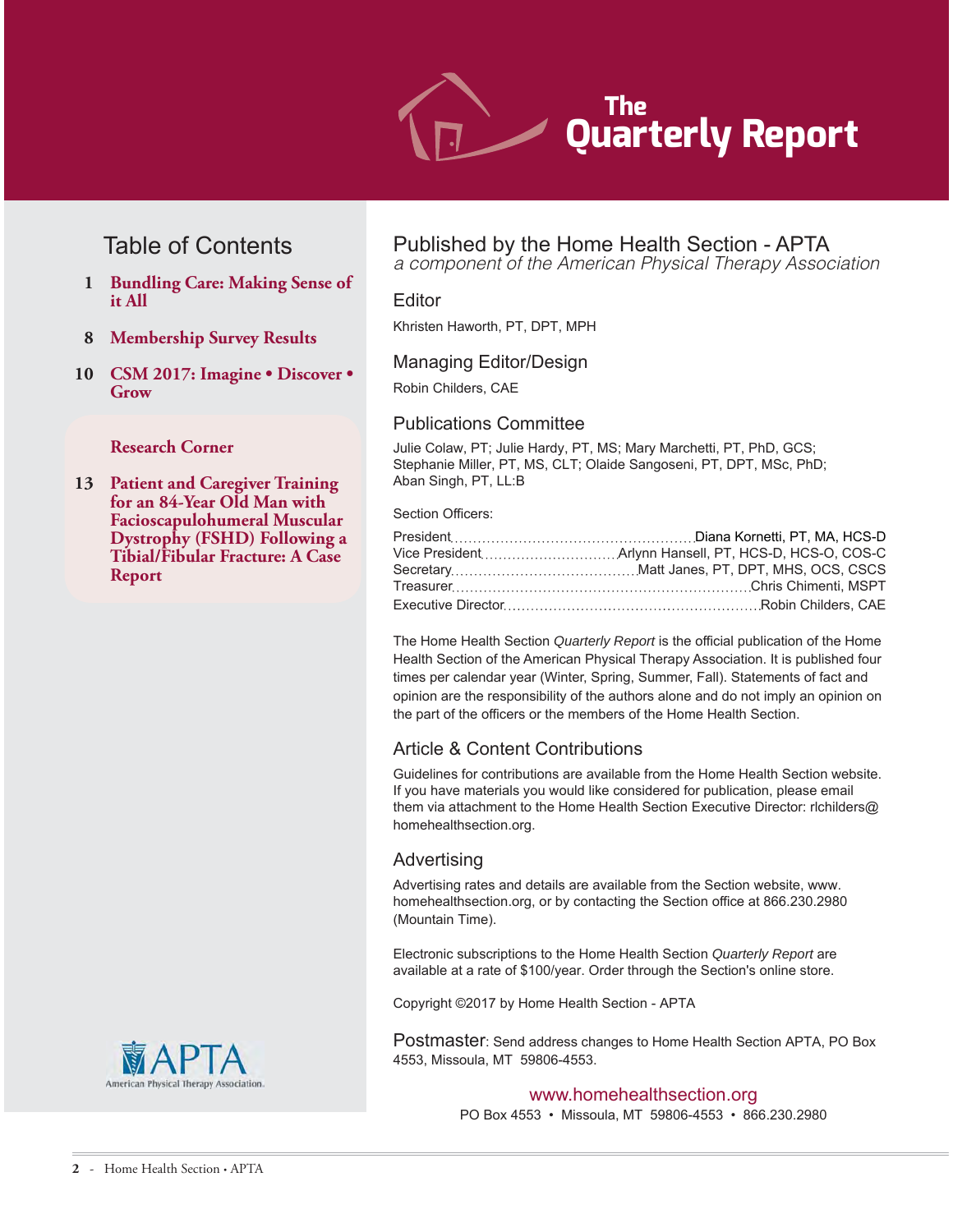# **Patient and Caregiver Training for an 84-Year Old Man**  with Facioscapulohumeral Muscular Dystrophy (FSHD) Following a **Tibial/Fibular Fracture: A Case Report**

*by Erin Bjork, MPT, t-DPT, Advisor: Kristan Fish, PT, DPT, University of Montana, Missoula*

#### Abstract

**Background and Purpose:** Facioscapulohumeral muscular dystrophy (FSHD) typically results in progressive weakness of the facial, scapular, and proximal humeral muscles. As those with FSHD age, their risk for falls increases. A fall can accelerate the disablement process and result in increased caregiving needs. This can be physically and emotionally taxing for their caregivers. In the home health setting, health care providers need to develop effective strategies to meet the needs of both patients and their caregivers. The purpose of this case report is to describe the impact of patient and caregiver training provided by a home health physical therapist for an 84 year old male patient with FSHD who sustained a new tibial/fibular fracture following a fall in his home.

**Case description:** The patient was an 84 year old male with FSHD who sustained a fall during a transfer, resulting in a tibial/fibular fracture. After his fall, the patient had a decline in functional mobility and an increase in caregiving needs. The patient's caregiver was unable to independently and safely mobilize him, which impacted his quality of life. The patient was seen for seven home health physical therapy visits over a 30-day period with a focus on patient and caregiver training.

**Outcomes:** At the 30-day reassessment, strength and functional mobility had improved. The patient's caregiver was able to independently and safely mobilize him, which improved his quality of life. Cost-effective equipment such as the Sally Slide® and a gait belt provided meaningful benefit to both the patient and the caregiver.

**Discussion:** This case report demonstrates that patient and caregiver training were effective in addressing the mobility and safety concerns of both a patient and his caregiver. In the home health setting, cost effective equipment can increase caregiver independence with mobility, which can in turn improve patient quality of life.

#### **Introduction**

Muscular dystrophy consists of greater than thirty types of genetic diseases that result in progressive muscular weakness. While there is no cure, therapies and medical treatments can benefit those diagnosed with muscular  $dystrophy.<sup>1</sup>$ 

Facioscapulohumeral disease (FSHD) is the third most common type of muscular dystrophy, typically resulting in progressive weakness of the scapular, facial, and proximal humeral muscles. The majority of people with FSHD are unable to raise their upper extremities above shoulder height, which makes many upper extremity activities of daily living (ADLs) more difficult and time consuming.2 Those with FSHD may also experience weakness in the abdominal muscles, hips and lower extremities.3 It is estimated that 80% of those with FSHD have weakness in the peroneal muscles and 20% experience weakness in the pelvic girdle.<sup>4</sup> Muscular pain, fatigue, and respiratory insufficiency can also result.<sup>3</sup>

Approximately 870,000 adults are thought to have FSHD, but the FSHD Society estimates that the numbers are likely higher due to cases that have not been diagnosed.3 The disease process is typically slow, and the weakness that results is highly variable.2 Onset of symptoms can begin at any point in a person's life, but typically are evident by young adulthood (ages 20-30's).<sup>3</sup> As weakness increases, those with FSHD frequently experience impairments in functional mobility and ADLs. Nearly 25% of adults with FSHD over age 50 require a wheelchair for mobility.<sup>3</sup>

Falls in the older adult population are a growing and serious concern, with 1/3 of community dwelling adults over the age of 65 sustaining a fall every year.<sup>5</sup> Once a person falls, his/her risk of additional falls is believed to double.<sup>5</sup> Falls not only cost the health care system billions of dollars, but they can result in serious consequences for the older adult population. The Centers for Disease Control (CDC) estimates that 20% of falls result in a severe injury, such as a fracture or a head in-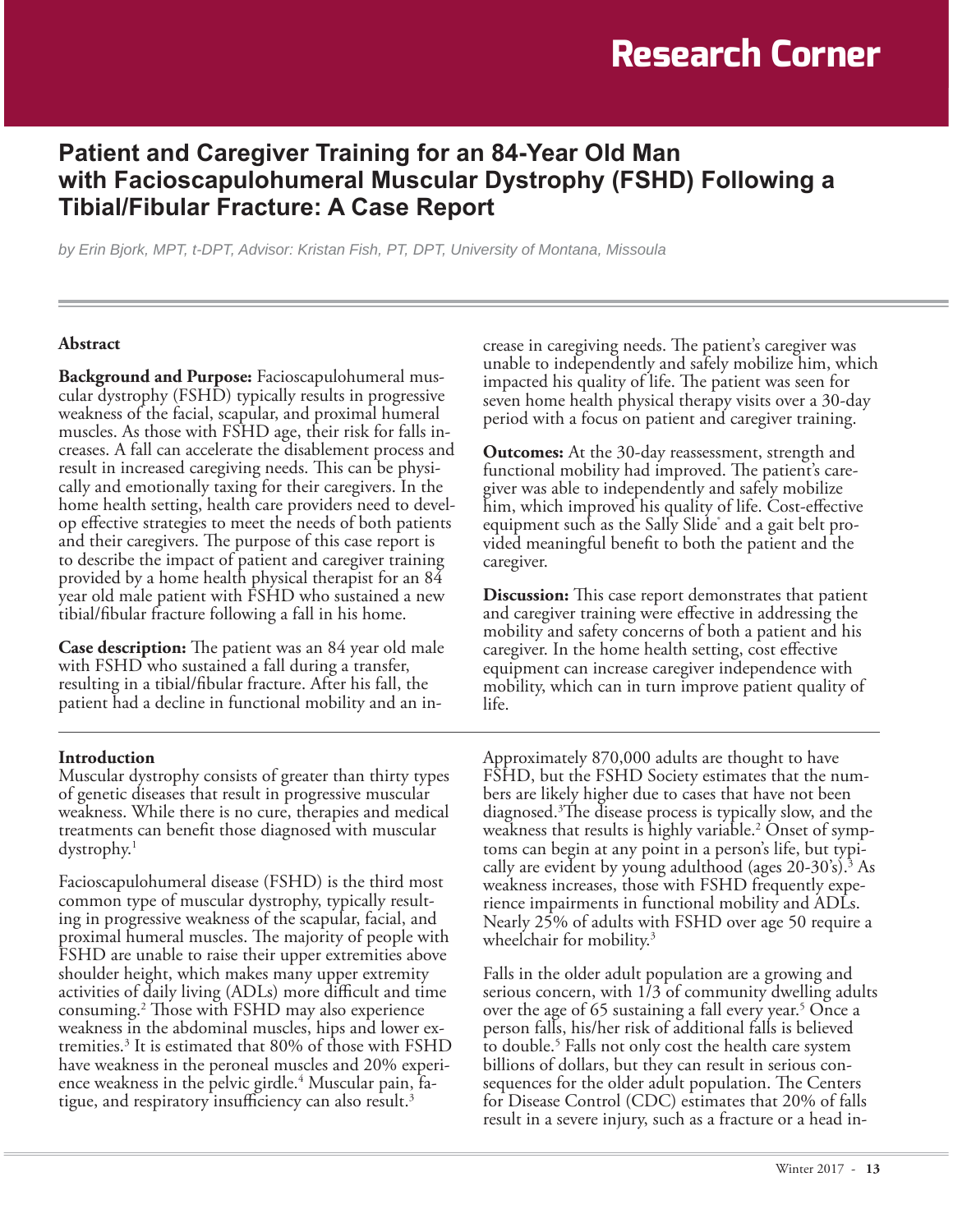jury.<sup>5</sup> In addition to traumatic injuries, those who fall may experience a decline in functional mobility and independence, deconditioning, and an increased fear of additional falls.<sup>5</sup>

Less is known about the incidence of falls in the older adult disabled population, including those with neuromuscular diseases such as FSHD. This author's review of the literature included full text articles available in the English language in the past ten years in PubMed, PEDro, and CINAHL; as well as Centers for Disease Control, caregiving, and Muscular Dystrophy website searches. This author was able to identify limited studies addressing falls in those with neuromuscular diseases.

One study estimated that adults aged 65 and older with a physical disability may have twice the risk of falls compared to their community-dwelling peers.<sup>6</sup> In another study, 65% of participants with FSHD sustained at least one fall per year, while 30% sustained at least one fall per month.<sup>4</sup> This study also found that those with FSHD had an increased likelihood of sustaining multiple and more severe injuries after a fall compared to the control group. In this study, most falls tended to occur at home, and those who fell frequently demonstrated lower extremity weakness.<sup>4</sup> Those with FSHD often have many of the known risk factors for falls, including lower extremity weakness, decreased balance, and difficulty walking.

Those with FSHD often require increased assistance from caregivers as their disease progresses coupled with the normal aging process. As a person with FSHD becomes more disabled, he/she may need assistance with dressing, bathing, transferring, toileting, and other self-care tasks.2 Unfortunately, a fall can accelerate the disablement process and result in increased caregiving needs.6 As the need for additional care grows, the burden and strain on caregivers increases.

According to a 2015 report issued by the National Alliance for Caregiving, an estimated 34.2 million people in the United States provided care for adults aged 50 and older.7 As the baby boomer population continues to age, it is expected that there will be an increasing number of older adults with physical disabilities and chronic medical issues who will require caregiving.<sup>6</sup> As the lengths of stay in hospitals decrease, caregivers are often taking on more duties in the home that were previously addressed in the hospital by health care providers.8 These caregivers frequently do not receive sufficient training to ensure that they are confident and able to perform the tasks safely and effectively.<sup>9</sup> Those who live with the person requiring care often provide nearly forty hours per week of unpaid care.<sup>9</sup>

Caregiving is often physically and emotionally taxing for the caregiver. In fact, those who provide unpaid care for a spouse have been found to have increased risk for heart disease, depression, and even death.<sup>9</sup> In a study on caregiving burden in muscular dystrophy, it was found that caregivers frequently experience anxiety, difficulty coping as the disease progresses, and stress related to a change in social and familial relationships.10 Caregivers frequently experience musculoskeletal pain resulting from tasks such as transfers and positioning.<sup>9</sup> In one recent study, it was found that 94% of caregivers experienced musculoskeletal pain, with 79% of participants reporting that caregiving tasks either exacerbated or caused their pain.<sup>9</sup>

According to a 2012 Family Caregiver Alliance report on caregiver assessment measures, it was noted that there is a shortage of valid and reliable instruments to measure caregiver confidence.<sup>11</sup> In addition, there are not adequate measures to assess caregiver ability to perform specific health care tasks, particularly after training by a health care provider.<sup>11</sup> The development of valid and reliable tools to measure these areas will provide valuable information to health care providers as they develop care plans to address the needs of both the patient and caregiver.

In the home health setting, health care providers need to develop effective strategies to meet the needs of both patients and their caregivers in order to have the most successful outcomes possible. Health care providers need to be mindful of the physical and emotional toll that caregiving takes on both the patient and their caregiver. Physical therapists in the home health setting play an important role in patient and caregiver training after an injury such as a fall, educating caregivers how to independently and safely mobilize their loved ones. This includes educating caregivers regarding durable medical equipment (DME) that can make their caregiving tasks safer and less taxing.

The purpose of this case study is to describe the impact of patient and caregiver training provided by a home health physical therapist for an 84 year old male patient with Facioscapulohumeral muscular dystrophy (FSHD) who sustained a new tibial/fibular fracture following a fall in his home.

#### **Case Description**

The Rehabilitation Manager for Home Care Services approved the completion of this case report. The Institutional Review Board at the university health system did not require approval for this case report. The patient participating in this case report signed a consent form. Access to this patient's medical record was available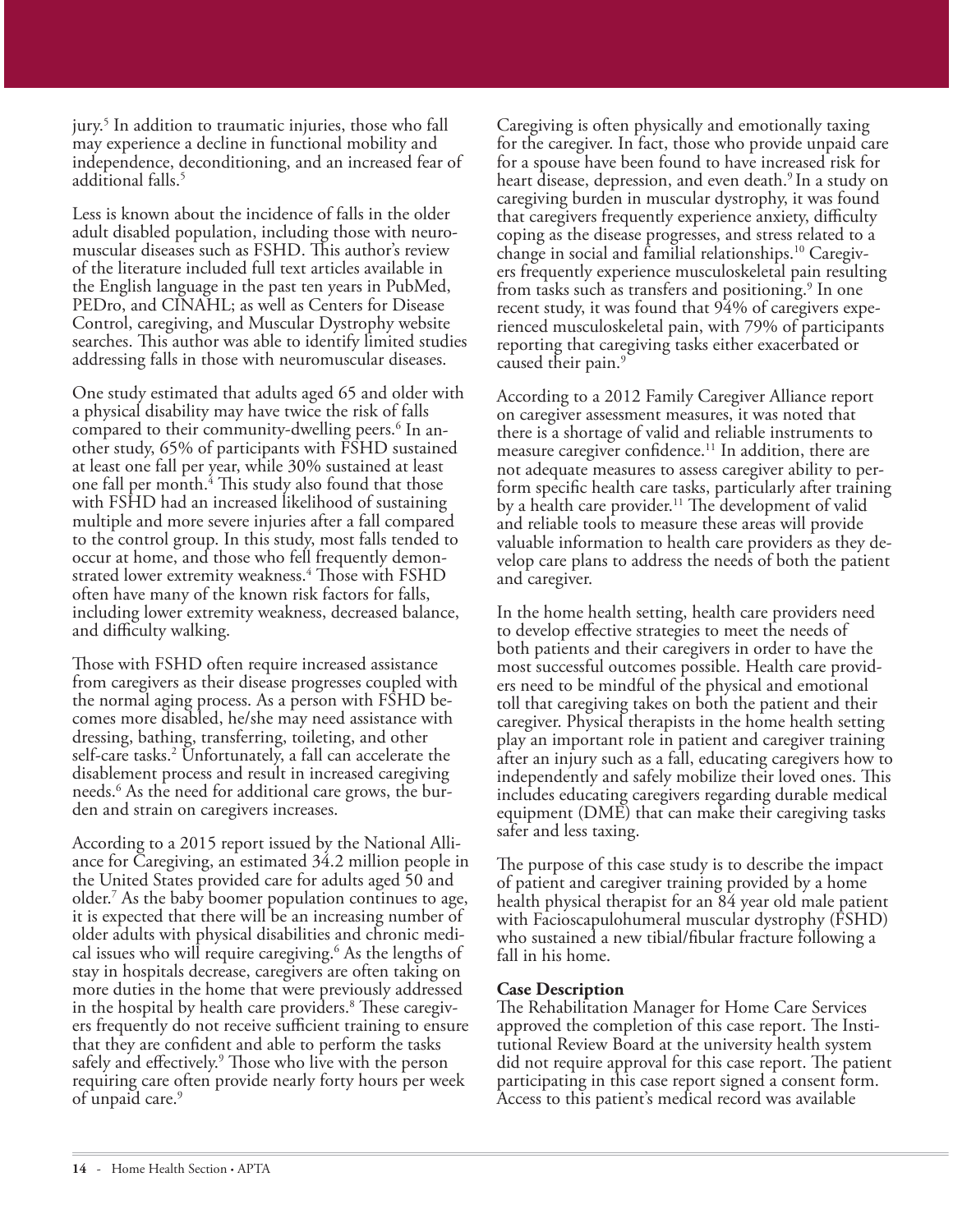through the health system's electronic medical record. This patient was selected due to the author's interest in the patient's complex medical history and increase in caregiving needs following a fall. The patient also had a supportive and engaged caregiver, who was interested and willing to participate in this case report.

The patient was an 84 year-old male with a long standing diagnosis of FSHD at the time of this case report. He sustained a fall while transferring from a power wheelchair to his vehicle, stating that he lost grip on the door handle. The fall resulted in right comminuted distal tibial and fibular shaft fractures. The distal tibial fracture extended into the tibial metaphysis. The patient was found to have osteopenia as well as a Vitamin D deficiency. It was recommended that the patient schedule a DEXA (bone mineral density test) when possible. In the acute care setting, the orthopedic surgeon determined that the patient did not require surgical intervention. The patient was placed in a short leg cast and was instructed by the physician to remain non-weight bearing on the right lower extremity until cleared by orthopedics.

In addition, the patient was found to have skin excoriations in the gluteal crevice and was determined to be at mild risk for additional skin breakdown based on the Braden Scale for Pressure Sore Risk (score of 16/23). The Braden Scale has been found to be a valid and reliable measure for pressure score risk.<sup>12</sup>

The patient was seen by physical and occupational therapy in acute care. He was determined to be a good candidate for an intensive inpatient rehabilitation program due to his functional decline from baseline, and because the patient's spouse was unable to mobilize him independently and safely. After a two week inpatient rehabilitation program with physical and occupational therapy, the patient was discharged home. The patient was opened to home health services by skilled nursing and was then evaluated by this physical therapist.

The patient's past medical history was reviewed in the electronic medical record and is described below. The patient's cardiac diagnoses included ischemic cardiomyopathy status post pacemaker implant, congestive heart failure with an ejection fraction of 25%, coronary artery disease, myocardial infarction, peripheral vascular disease status post left lower extremity shunt, and hypertension. Prior to the fall, the patient had not started previously prescribed Coreg and Lisinopril, pending a cardiology consultation. The patient was also identified as having restrictive lung disease and was at risk for hypoventilation, which is common in those with FSHD.

It was recommended that the patient have follow-up pulmonary function tests at the university neuromuscular clinic as soon as feasible for him. The patient was found to be anemic in the hospital, with a hemoglobin value of 9.6 g/dl (normal range in men  $13.5-17.\overline{5}$ ).<sup>13</sup>

Additional co-morbidities included the following: esophageal disorder, osteoarthritis at multiple sites, diabetes mellitus with no report of neuropathy, chronic low back pain, and an old T-6 compression fracture.

The patient retired from his job as a construction worker in 2009 and began using a single point cane for gait due to progressive weakness. By 2012, he required a four wheel walker for gait. Review of the patient's medical history revealed that he sustained three falls that did not result in serious injury between 2012- 2015. He began using a power wheelchair and a power scooter in 2013 due to increasing fatigue and weakness. The patient was able to take a few steps with a walker with assistance until approximately 3-4 months prior to his fracture. Since that time, the spouse reported that the patient was non-ambulatory, but was able to perform stand pivot transfers in/out of bed, and in/ out of his power chair with stand by assistance. He was also able to perform all bed mobility independently, including scooting up in bed, rolling, and transitioning supine to/from sit.

When the patient was discharged from inpatient rehabilitation, his spouse was identified to be the primary caregiver with support from the patient's son on evenings and weekends. The spouse was a retired registered nurse. The patient's durable medical equipment included a partially electric hospital bed (required hand crank to raise/lower height of bed), an extra-wide drop-arm commode, a transfer board, a manual wheelchair (with removable armrests), and a shower chair. A Hoyer lift was delivered by the equipment company, but the patient and his spouse declined it. The patient had a two-story house, but his living space was on the first floor. He had an accessible shower that allowed a shower chair to be rolled in/out. The toilet in his bathroom was not accessible, as the space was too small to accommodate a wheelchair that would allow for transfers onto the toilet.

At the initial home health physical therapy evaluation, the primary concern of the patient's spouse was that she was unable to safely and independently transfer the patient from his bed to/from the wheelchair. The patient's spouse was unable to get the patient out of bed to his wheelchair unless her son was off work and home to assist. In addition, the spouse was unable to independently reposition the patient in bed for com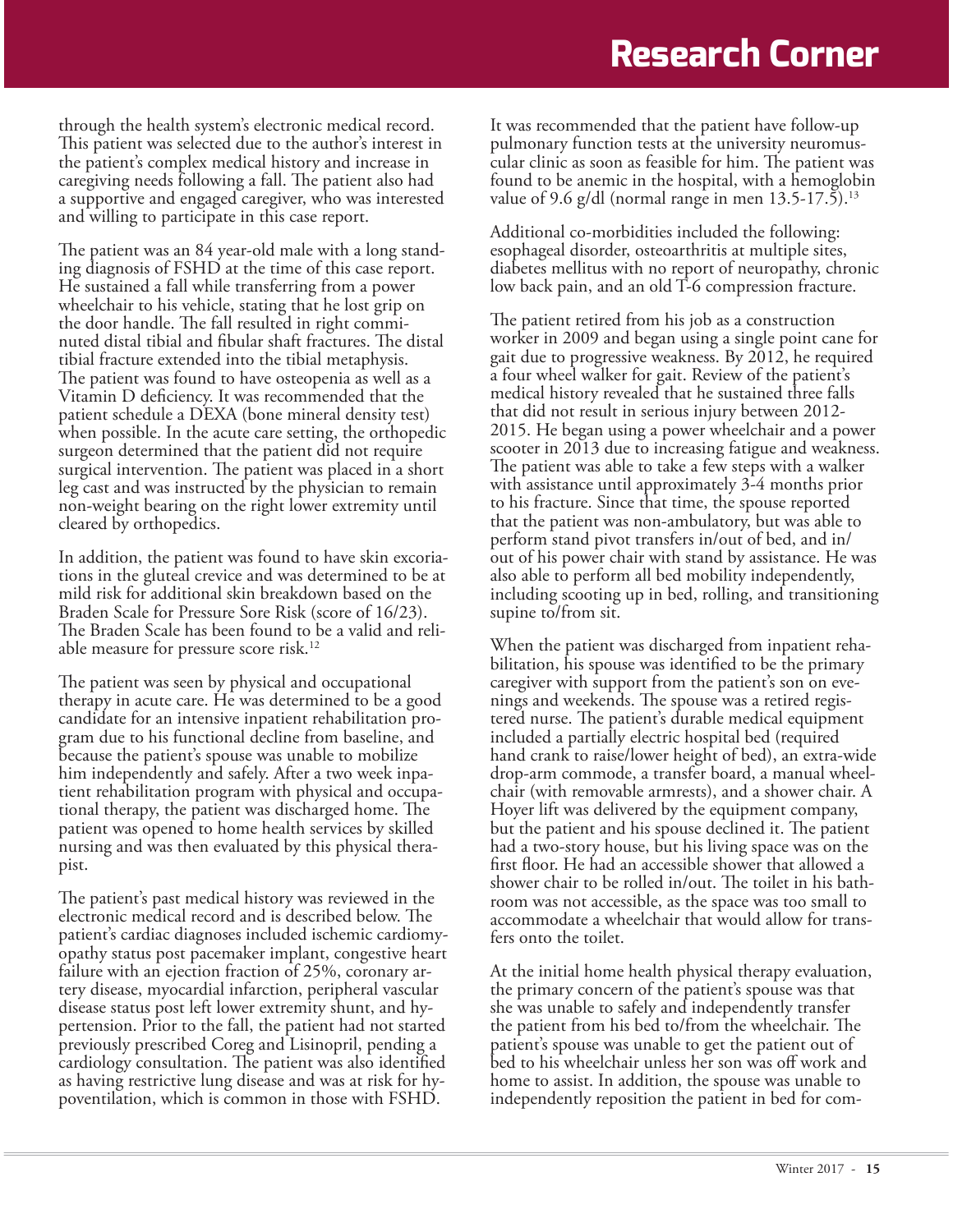fort and pressure relief. She was also concerned that the patient was not able to follow the non-weight bearing precautions during bed mobility. At the initial evaluation, the patient's spouse indicated that she was completely overwhelmed with her husband's care since his discharge home from the hospital.

The patient indicated that his primary concern was difficulty having a bowel movement on the bedpan when his son was not home to assist with transfers to the commode. The patient's primary goal was to get up to the commode for all toileting. In addition, his goal was to transfer into his wheelchair daily in order to go out to enjoy his backyard. The patient indicated that his long term goal when healed from the fracture was to return to independent bed mobility and transfers if possible.

#### Tests and Measures at Initial Evaluation

- *1. Pain*: A visual analog pain scale from 0-10<sup>14</sup> was used with this patient, with 0 indicating no pain and 10 indicating that the pain was severe enough to need the emergency room. The patient reported his pain level to be 5/10 and described the pain as "sharp and burning". The patient experienced an exacerbation of pain >5/10 when his right lower extremity was in the dependent position for greater than 5 minutes.
- *2. Range of motion*: The patient had limited active range of motion of bilateral shoulders. He was able to bring his hands to his mouth, but was unable to actively raise his arms above his head or reach forward. Passive flexion and abduction range of motion of the shoulders were limited to 90 degrees on the right, 100 degrees on the left. Range of motion in the wrists and elbows were within normal limits. Hip and knee range of motion were within normal limits bilaterally. Left ankle dorsiflexion range of motion was limited to 0 deg (neutral) but was otherwise within normal limits. The patient's right ankle was casted.
- *3. Strength*: Strength was assessed by manual muscle testing with a 5-point scale, which is a common method of assessing strength in physical therapy.15 In *The Guide to Physical Therapist Practice*, manual muscle testing is identified as a tool for assessing muscle performance.16 The patient had limited ability to actively flex and abduct bilateral shoulders related to weakness associated with FSHD, which made assessing shoulder strength difficult to quantify. Elbow flexion: 3+/5 bilaterally. Elbow extension: right=3/5, left=2+/5. Hip flexor strength: left=3+/5, right=3/5; bilateral hip abduction=2+/5,

bilateral hip adduction=2-/5. Hamstrings: left=3+/5, right=2/5. Quadriceps=left=3+/5, right=3/5. Left dorsiflexion/plantarflexion 3+/5. This therapist was unable to assess right ankle strength as he was casted due to the fracture.

- 4. Sensation: Sensation was intact to light touch<sup>17</sup> in bilateral upper extremities and left lower extremity. Light touch was intact in the patient's right toes, but unable to assess from foot up to knee due to the patient's cast.
- *5. Gastrointestinal*: The patient reported constipation, with difficulty having a bowel movement on the bedpan. The patient's spouse was unable to transfer him independently to the commode.
- *6. Vital signs*: Blood pressure in the right upper extremity was 114/68 mmHg in sitting position, heart rate was 67 beats per minute, pulse oximetry 99%, and temperature 97.5 deg Fahrenheit.
- *7. Cognition*: The patient was alert and oriented with no reported memory loss.
- *8. Sitting tolerance*: The patient was able to tolerate 5 minutes sitting at the edge of the bed with stand by assistance<sup>18</sup> and reported pain of  $5/10$  in the right lower extremity before requesting supine due to increase in pain level.
- *9. Sitting balance*: The patient was able to sit at the edge of the bed with stand by assistance and was able to resist slight balance perturbations within his base of support in all directions.
- 10. Levels of assistance for bed mobility and transfers at the initial evaluation are reported in Table 1 and are adapted from the Fairchild textbook.18 Although the scale used is open to some subjectivity on the part of the physical therapist, it was the most feasible measure for evaluating this patient's functional ability.
- 11. The patient's medication list at the time of the initial physical therapy evaluation can be found in Table 2. The patient did not start previously ordered Coreg and Lisinopril pending cardiology consultation.

Initial physical therapy goals addressed patient mobility, patient and caregiver safety, pressure relief, pain relief, strengthening, and breathing exercises. Details regarding initial physical therapy goals can be found in Table 3.

#### **Intervention**

The patient received a total of seven home health physical therapy visits (twice per week for two weeks, followed by once per week for three weeks). After the seventh visit, the majority of the initial goals were met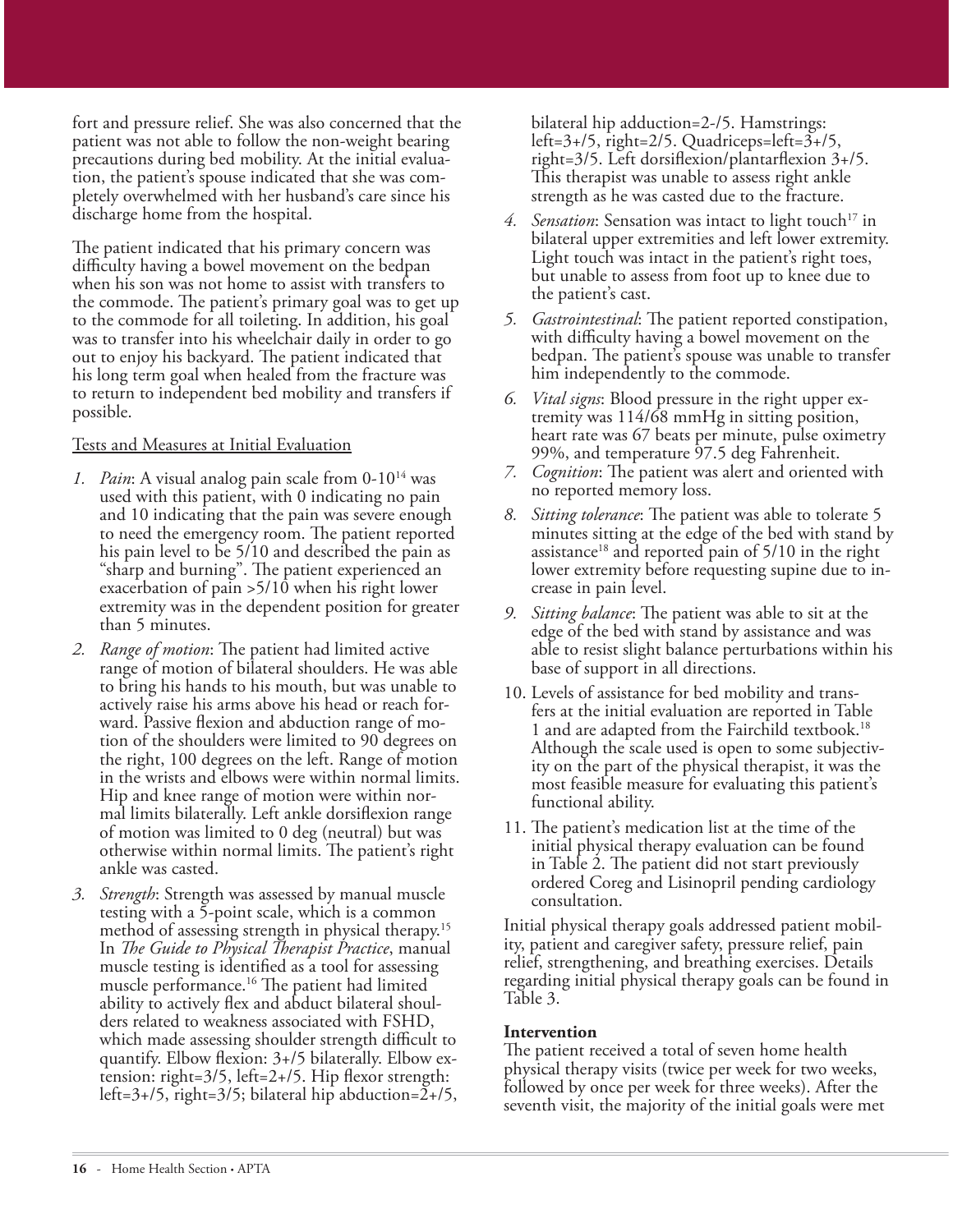#### Table 1. Levels of Bed Mobility and Transfers at Initial Evaluation and at 30-Day Reassessment **Bed Mobility (In hospital bed with half-rails up)**

| <b>Movement</b>                          | Level of assistance Required<br>at Initial Evaluation                                   | <b>Level of Assistance Required</b><br>at 30-Day Reassessment                      |
|------------------------------------------|-----------------------------------------------------------------------------------------|------------------------------------------------------------------------------------|
| Rolling to the left or right             | Maximal assistance with verbal cues for non-<br>weight bearing on right lower extremity | Minimal assistance for reaching to half-rail                                       |
| Supine to/from sit                       | Maximal assistance with verbal cues for body<br>mechanics                               | Supine to sit-Minimal assist<br>Sit to supine-Stand by assist                      |
| Scooting up in bed (in supine)           | Dependent                                                                               | Maximal assist, spouse report that patient able to provide<br>increased assistance |
| Scooting toward head of bed<br>(sitting) | Maximal assistance with cues for non-weight<br>bearing on right lower extremity         | Continued to require maximal assist                                                |

#### **Transfers**

| <b>Movement</b>                                           | Level of Assistance Required<br>at Initial Evaluation | Level of Assistance Required at 30-Day<br>Reassessment                                                                                                                                             |
|-----------------------------------------------------------|-------------------------------------------------------|----------------------------------------------------------------------------------------------------------------------------------------------------------------------------------------------------|
| Hospital bed to/from wheelchair<br>(transfer board)       | Dependent with two person assist                      | Maximal assist-spouse able to perform independently                                                                                                                                                |
| Hospital bed to/from drop arm<br>commode (transfer board) | Spouse too fearful to attempt                         | Maximal assist-spouse able to perform independently<br>*Spouse decided to purchase a combination rolling<br>shower chair/commode, which she found much easier to<br>use than the drop arm commode. |

Scale adapted from Fairchild textbook<sup>18</sup>

Dependent: Patient requires complete physical assistance from one or more people

Maximal assist: Patient performs 25-49% of the effort required to complete the task

Moderate assist: Patient performs 50-74% of the effort required to complete the task

Minimal assist: Patient performs >75% of the effort required to complete the task

Contact guard assist: Patient requires physical contact for safety, but no assistance

Stand by assistance: Patient requires someone to stand close by for safety, but no physical contact is needed.

#### **Table 2. Home Health Medication List Allergies: Atorvastatin**

#### **Reaction: Weakness, vision issues**

|           | <b>Medication</b>                                                      | <b>Directions</b>                                                                      | Purpose                                       | Comment                            |
|-----------|------------------------------------------------------------------------|----------------------------------------------------------------------------------------|-----------------------------------------------|------------------------------------|
|           | Calcium Carbonate (OS-CAL) 500 mg<br>calcium (1,250 mg) Tablet         | Take 1 tablet by mouth every day.                                                      | Bone health                                   |                                    |
|           | Cholecalciferol (VITAMIN D3) 1,000 unit<br>Tablet                      | Take 2 tablets by mouth every morning.                                                 | Bone health                                   |                                    |
|           | Enoxaparin (LOVENOX) 40 mg/0.4 mL<br>Syringe                           | Inject 40 mg(1 syringe) subcutaneously<br>every 24 hours.                              | <b>Blood thinner</b>                          | Watch for<br>bleeding/<br>bruising |
|           | Hydrocodone 5 mg/Acetaminophen 325<br>mg (NORCO 5) 5-325 mg per tablet | Take 1-2 tablets by mouth every 4 hours if<br>needed for pain.                         | Reduces moderate pain                         | Watch for<br>constipation          |
|           | Nystatin (MYCOSTATIN) 100,000 unit/<br>gram Cream                      | Apply to the affected area two times daily<br>if needed.                               | Fungal rash management                        |                                    |
| $\bullet$ | Pantoprazole (PROTONIX) 40 mg<br>Delayed Release Tablet                | Take 1 tablet by mouth every day.                                                      | Reduces acid in stomach-<br>reduces heartburn |                                    |
|           | Tamsulosin (FLOMAX) 0.4 mg Capsule                                     | Take 1 capsule by mouth every day at<br>bedtime. (urine)                               | Aids in voiding                               |                                    |
|           | Zinc oxide 6 % Cream                                                   | Apply to the affected area if needed. Apply<br>to affected areas to protect from urine | Protects and heals rash                       |                                    |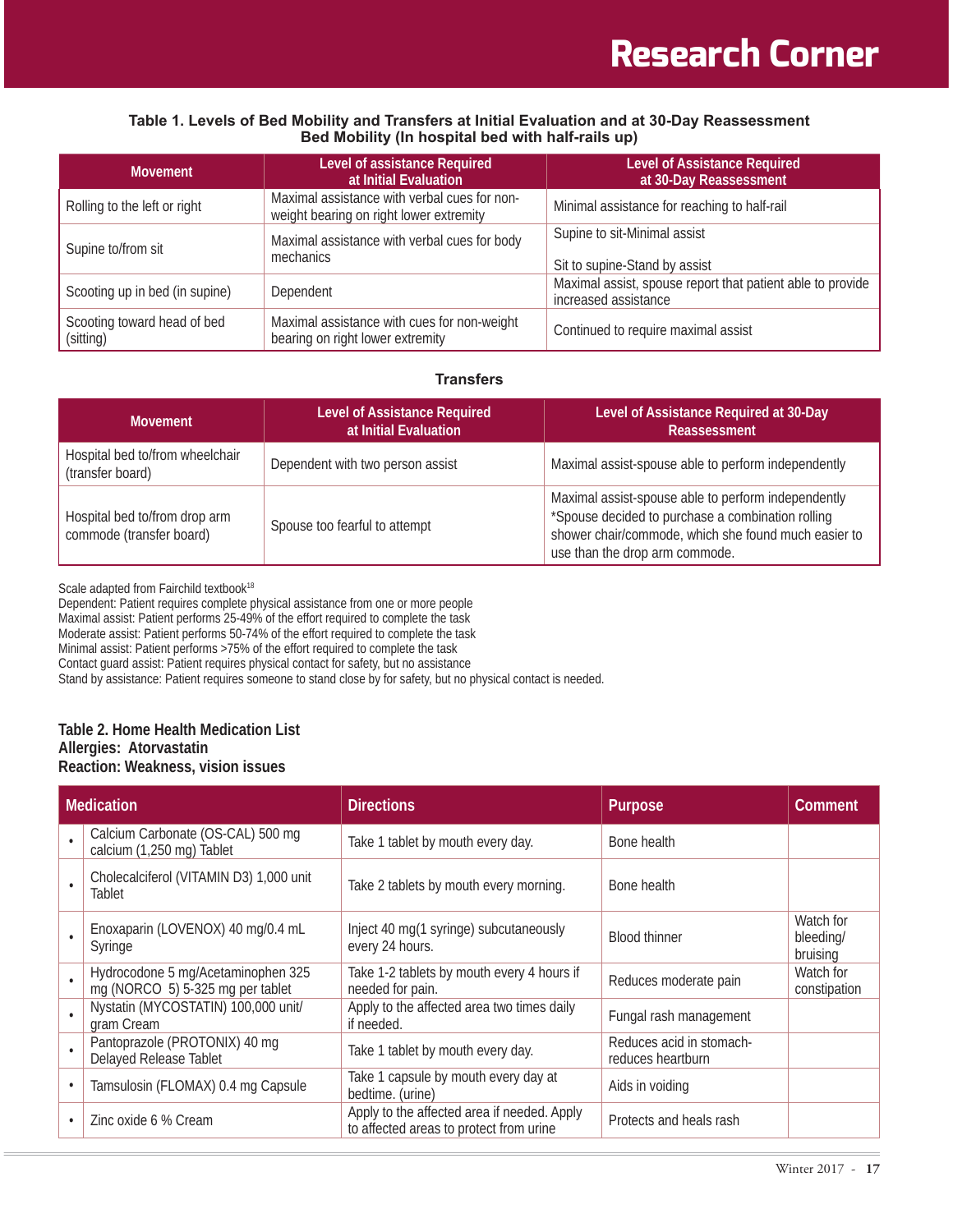|     | <b>Initial Physical Therapy Goals</b>                                                                                                                                                                                                                           | Status at 30-Day<br><b>Reassessment</b>                                             |
|-----|-----------------------------------------------------------------------------------------------------------------------------------------------------------------------------------------------------------------------------------------------------------------|-------------------------------------------------------------------------------------|
| 1.  | Caregiver will be independent with assisting patient for bed mobility, including rolling,<br>scooting up in bed, supine to/from sit, and scooting toward head of bed in sitting position by<br>end of plan of care.                                             | <b>Goal Met-Week Three</b>                                                          |
| 2.  | Caregiver will be independent with use of transfer board w/c to/from bed, and w/c to/from<br>commode to allow patient to go outside in his wheelchair daily by end of plan of care.                                                                             | <b>Goal Met-Week Three</b>                                                          |
| 3.  | Caregiver will demonstrate good body mechanics and safety while assisting the patient with<br>bed mobility and transfers by week two to decrease risk of caregiver injury and low back<br>pain.                                                                 | Goal Met by<br>Reassessment                                                         |
| 4.  | Patient will be independent and compliant with use of incentive spirometer at least three<br>times per day, ten breaths per time by week one due to exacerbation of congestive heart<br>failure.                                                                | Goal Met by<br>Reassessment                                                         |
| 5.  | Patient will require minimal assist for rolling in bed to improve his ability to perform pressure<br>relief and repositioning by end of plan of care.                                                                                                           | Goal Met by<br>Reassessment                                                         |
| 6.  | Patient will require minimal assist for scooting up in bed by end of plan of care to decrease<br>caregiver strain.                                                                                                                                              | Goal Not Met, but<br>spouse noted that patient<br>providing increased<br>assistance |
| 7.  | Patient will perform supine to/from sit with minimal assist and fair safety by end of plan of<br>care to decrease caregiver strain.                                                                                                                             | Goal Met by<br>Reassessment                                                         |
| 8.  | Patient/caregiver will be independent with home exercise program for range of motion and<br>strength and patient will tolerate greater than 15 minutes of exercise per session to improve<br>patient's strength for functional mobility by end of plan of care. | Goal Met by<br>Reassessment                                                         |
| 9.  | Patient/caregiver will demonstrate proper use of positioning and elevation to decrease right<br>lower extremity pain by week one.                                                                                                                               | Goal Met-Week One                                                                   |
| 10. | Patient/caregiver will be independent and compliant with pressure relief to decrease risk for                                                                                                                                                                   | Goal Partially Met by<br>Reassessment                                               |
|     | skin breakdown by week one.                                                                                                                                                                                                                                     | Independent, but<br>decreased compliance<br>with pressure relief                    |
| 11. | Caregiver will demonstrate independent and safe use of DME, including Sally Slide, transfer<br>board, gait belt, commode, wheelchair, and hospital bed by end of plan of care.                                                                                  | Goal Met by<br>Reassessment                                                         |
| 12. | Patient will propel himself independently with the wheelchair in the home in order to improve<br>his upper extremity strength for functional mobility by the end of plan of care.                                                                               | Goal Met by<br>Reassessment                                                         |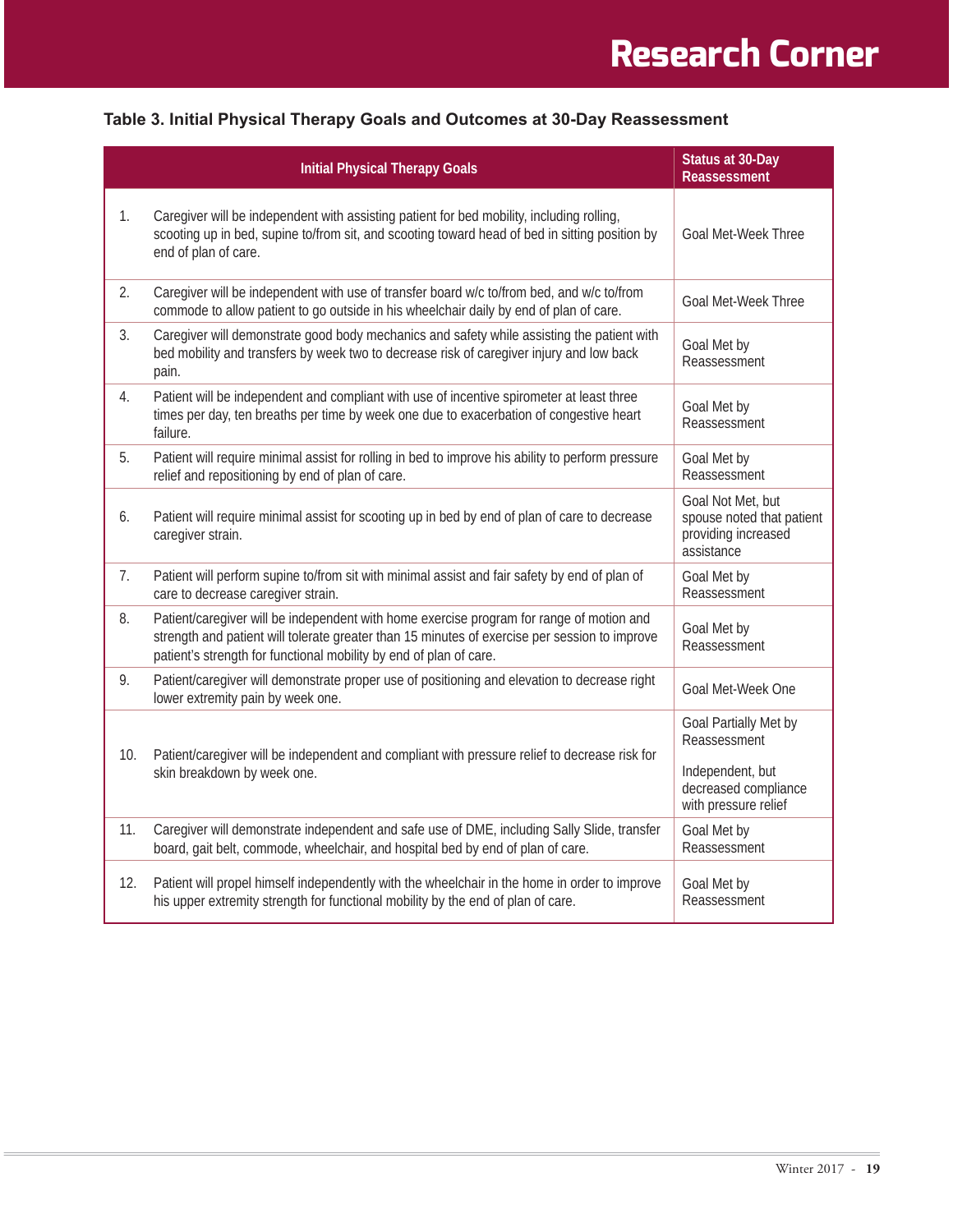### **Table 4. Caregiver/Patient Training Topics**

| Caregiver/                          | Rationale                                                                                                                                                                                                                                                                                                                                                                                                                                                                 | <b>Specific education</b>                                                                                                                                                                                                                                                                                                                               |
|-------------------------------------|---------------------------------------------------------------------------------------------------------------------------------------------------------------------------------------------------------------------------------------------------------------------------------------------------------------------------------------------------------------------------------------------------------------------------------------------------------------------------|---------------------------------------------------------------------------------------------------------------------------------------------------------------------------------------------------------------------------------------------------------------------------------------------------------------------------------------------------------|
| Patient training topic              |                                                                                                                                                                                                                                                                                                                                                                                                                                                                           |                                                                                                                                                                                                                                                                                                                                                         |
| Bed mobility                        | Spouse unable to scoot patient up in bed or<br>$\bullet$<br>reposition for pressure relief<br>Patient unable to independently perform supine<br>$\bullet$<br>to/from sit, spouse reporting that she is "doing<br>all of the work"<br>Patient unable to scoot in sitting position toward<br>$\bullet$<br>head of bed<br>Patient prior level for bed mobility was stand by<br>$\bullet$<br>assistance                                                                       | Friction reducing transfer sheet (Sally Slide®) for<br>$\bullet$<br>scooting up in bed, for rolling/ repositioning<br>Body mechanics and half-rail for supine to/from sit<br>$\bullet$<br>Body mechanics, half-rail and gait belt for scooting<br>$\bullet$<br>toward head of bed while seated                                                          |
| <b>Transfers</b>                    | Spouse unable to independently transfer<br>$\bullet$<br>patient between hospital bed and wheelchair<br>or commode. Patient unable to be up in<br>wheelchair or on commode unless second<br>person to assist.<br>Reported constipation and difficulty using<br>$\bullet$<br>bedpan for toileting.<br>Patient prior level with stand pivot transfers was<br>$\bullet$<br>stand by assistance, allowing him to use power<br>wheelchair for household and outdoor activities. | Body mechanics<br>$\bullet$<br>Positioning of patient's body and feet<br>$\bullet$<br>Placement of transfer board<br>$\bullet$<br>Downhill angle<br>$\bullet$<br>Use of gait belt<br>$\bullet$<br>Safety/fall prevention<br>$\bullet$<br>Instruction with new rolling combination commode/<br>$\bullet$<br>shower chair that spouse decided to purchase |
| Posture/body<br>mechanics of spouse | Spouse reported low back pain and fatigue<br>$\bullet$<br>resulting from increased lifting, pulling, as well<br>as bending over to operate hand crank on<br>hospital bed                                                                                                                                                                                                                                                                                                  | Equipment to decrease strain: Sally Slide®, transfer<br>$\bullet$<br>board, and gait belt<br>Neutral spine and avoid reaching/ twisting<br>$\bullet$<br>Elevate bed to hip height and lower side rails<br>$\bullet$<br>Body mechanics for operation of hand crank on bed<br>$\bullet$                                                                   |
| Pain management                     | Patient report of 5/10 pain with exacerbation<br>when right lower extremity in dependent<br>position                                                                                                                                                                                                                                                                                                                                                                      | Pre-medication for mobility and exercise<br>$\bullet$<br>Elevation of right lower extremity<br>$\bullet$<br>Position changes every two hours<br>$\bullet$<br>Education for non-weight bearing precaution<br>$\bullet$                                                                                                                                   |
| Home exercise<br>program            | Spouse reporting decline in strength and<br>$\bullet$<br>mobility from baseline<br>Deconditioning following increased time spent<br>$\bullet$<br>in bed since fracture<br>Left ankle limited to neutral dorsiflexion and at<br>$\bullet$<br>risk for contracture due to prolonged time in bed                                                                                                                                                                             | Active, active assisted range of motion, and passive<br>$\bullet$<br>stretching<br>Theraband® for strengthening upper extremities as well<br>$\bullet$<br>as the left lower extremity<br>Wheelchair mobility (propelling for strength)<br>$\bullet$<br>Incentive spirometry (Breathing)<br>$\bullet$                                                    |
| Pressure ulcer<br>prevention        | Skin excoriations in gluteal crevice and found to<br>$\bullet$<br>be a mild pressure ulcer risk on Braden Scale                                                                                                                                                                                                                                                                                                                                                           | Position changes every two hours, including side lying<br>$\bullet$<br>Use of wheelchair cushion<br>$\bullet$<br>Gel mattress overlay (unable to tolerate Ehob® air<br>$\bullet$<br>mattress)                                                                                                                                                           |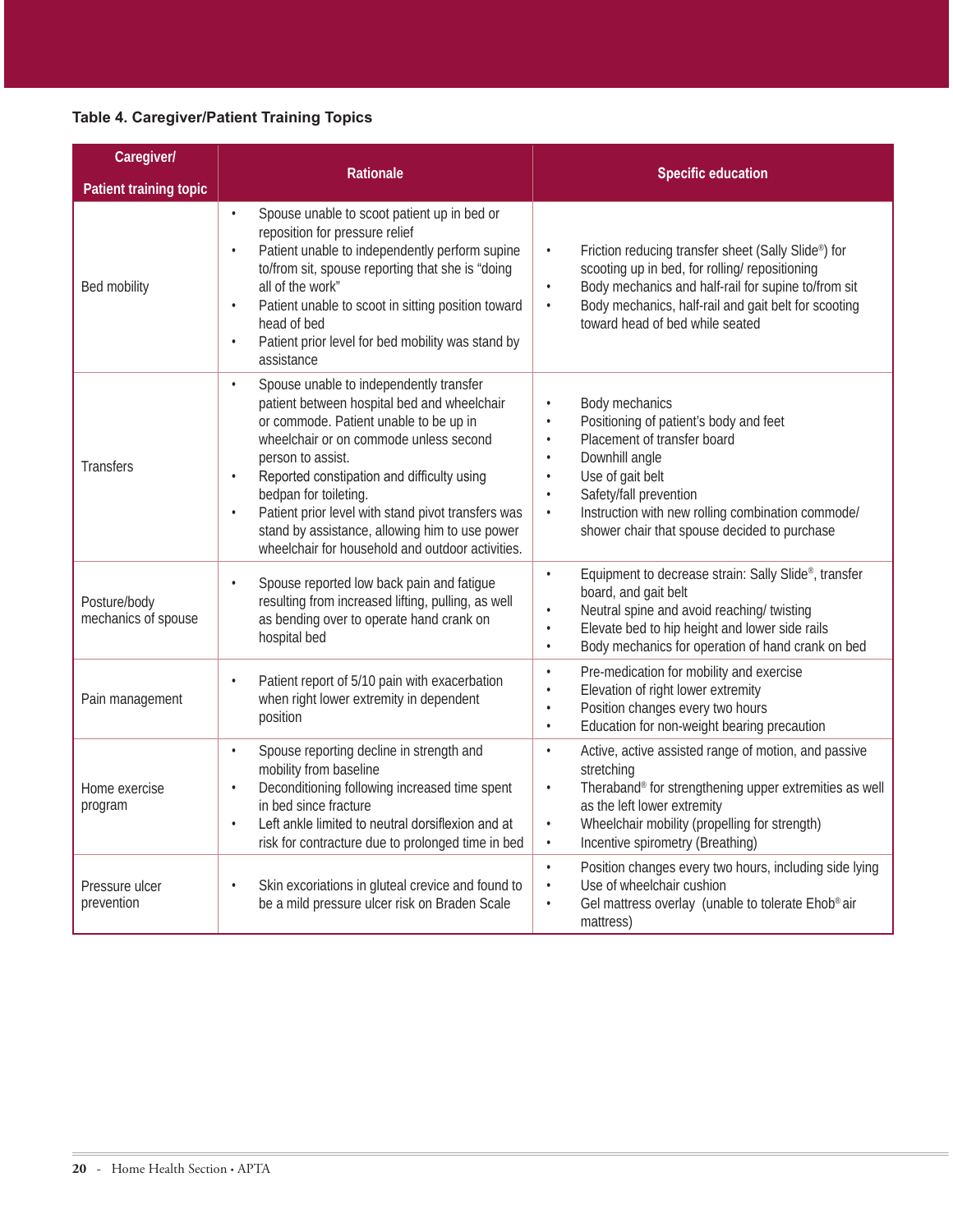# **Research Corner**

and both patient and caregiver reported that their needs were met. The patient was then placed on hold for physical therapy as the orthopedist indicated that the patient would need to remain casted and nonweight bearing for approximately six more weeks.

Patient and caregiver training were selected as the primary interventions for this patient due to increased caregiving needs resulting from the fall, decline in functional mobility, non-weight bearing status on the right lower extremity, and risk for pressure ulcers. In addition, the patient's primary caregiver (spouse) demonstrated poor body mechanics and safety during mobility. She also expressed that she was overwhelmed by the care required for the patient upon his discharge home from inpatient rehabilitation. In addition, she did not feel confident in her ability to transfer and position the patient safely and independently. The patient's spouse reported low back pain resulting from the increased caregiving needs. The specific caregiver and patient training topics addressed during this physical therapy plan of care are described in Table 4.

In the home health setting, there are several cost-effective pieces of equipment that can be very beneficial to both the patient and the caregiver. A gait belt is a simple tool that can be provided to assist caregivers with scooting at the edge of the bed and for transfer and gait safety. Theraband® is also a cost-effective item that can be very beneficial for a patient who is ready to advance a home exercise program to include resistance strengthening.

A SallyTube<sup>®</sup> (friction reducing transfer sheet) is a convenient, easy to use, and inexpensive piece of equipment that can reduce the risk for injury by decreasing caregiver hand force and time of muscular contraction required for repositioning a patient in bed.<sup>19</sup> In 2015, the UC Davis Home Health/Hospice Department began providing SallyTubes<sup>\*</sup> when appropriate to caregivers to assist with positioning and bed mobility. At the time of the writing of this case report, our departmental cost was approximately \$5 per transfer sheet and could be used 50-60 times before requiring replacement. Directions for correct use can be found in the Tollos product video.<sup>20</sup> Images of the SallyTube can be found in Figure 1.

At the initial physical therapy visit, the patient and caregiver were provided with a SallyTube', a gait belt, and a piece of Theraband® (red-medium resistance). The patient had been provided with the transfer board when he was discharged from acute rehabilitation. The caregiver was instructed in correct use of the SallyTube for helping the patient reposition in bed. She was also

instructed how to use the gait belt correctly and safely for performing transfers with the transfer board. Exercises for active and active assisted range of motion and for strengthening with Theraband<sup>®</sup> were instructed. Specific Theraband<sup>®</sup> exercises included seated left hamstring curls and hip abduction; and bicep/tricep curls for the upper extremities. In addition, the spouse was educated how to perform passive left ankle dorsiflexion range of motion to prevent further loss of movement resulting from immobility and not standing for transfers. At the initial visit, the patient was able to tolerate five repetitions of each exercise due to fatigue. The patient was encouraged to propel his manual wheelchair when out of bed to assist with upper extremity strengthening.

Proper body mechanics for the caregiver were emphasized at the initial visit and throughout the physical therapy plan of care to decrease her risk for further injury and pain. Compliance with non-weight bearing precautions for the right lower extremity were also

#### **Figure 1. Example of SallyTube®**





*Printed from Tollos.com website with permission. http://www.tollos.com/products/safe-patient-handling/lateral-transfer-devices/sallytube*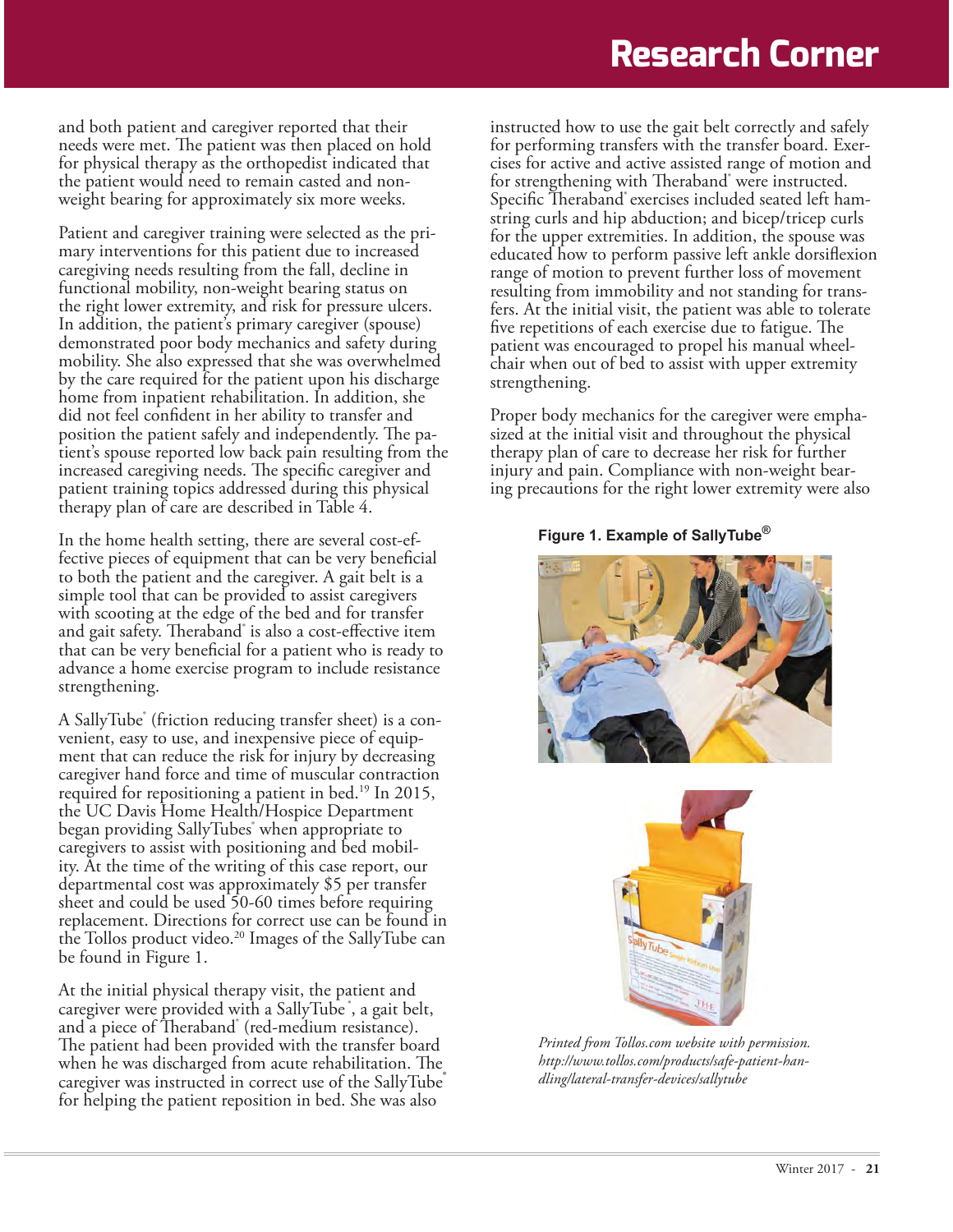emphasized throughout the plan of care as the patient required frequent verbal cues to follow his precautions during bed mobility and transfers. Education on pain management and pressure ulcer prevention were also addressed throughout the plan of care. The patient was educated on the use of the incentive spirometer and was encouraged to use it daily.

Due to the spouse's report of feeling overwhelmed by the patient's care, this physical therapist requested an occupational therapy evaluation to further assess ADLs, a home health aide to assist with bathing twice per week, and a social worker to provide resources and caregiver support.

At the second visit, the caregiver needed extensive body mechanics instruction due to increased low back pain from bending down to hand crank the partially electric hospital bed. Despite this therapist advocating for a fully electric bed to decrease caregiver low back strain, the insurance company denied the request, stating that it was not a covered item. The family was unable to afford the co-payment required for the upgraded hospital bed. The caregiver demonstrated independent and safe use with the SallyTube<sup>®</sup> by the end of the second physical therapy visit.

By the third visit, the patient and his spouse had become frustrated with attempts to transfer onto his extra-wide commode. They found it difficult to perform the long distance transfer with the transfer board due to the width of the commode. They decided to order a sturdy, rolling combination shower chair and commode which did not arrive until later in the plan of care. At the end of the third visit, the caregiver was able to independently and safely perform bed to wheelchair transfers, but continued to be unable to perform wheelchair back to bed transfers independently. At the third visit, the patient was able to increase to ten repetitions of each exercise without difficulty. In addition, he was able to advance to seated left lower extremity marching, long arc quads, scapular retraction, and shoulder internal/external rotation with the Theraband<sup>\*</sup>.

Although the caregiver continued to require verbal cues for body mechanics during repositioning and transfers at the fourth visit, she demonstrated improvement in her technique for patient mobility. By the fifth visit, the patient had received his new rolling shower chair/ commode. Transfer training between the bed and the new shower chair/commode with the transfer board was very successful, and both patient and caregiver felt confident with their technique by the end of the fifth visit. Once the caregiver was able to independently transfer the patient to/from the commode, he was able

to have regular bowel movements which had been very difficult for him to perform on the bed pan. In addition, the patient's caregiver noted that he was able to provide increased assistance for rolling and repositioning in the bed by the fifth visit, which decreased strain on the caregiver.

This therapist was able to progress the patient's home exercise program each visit. At the initial visit, he was only able to perform five repetitions of a few gentle exercises. By the physical therapy reassessment, he was able to perform 1-2 sets of ten repetitions of upper and lower extremity range of motion as well as strengthening exercises with the Theraband<sup>®</sup>.

By the sixth visit, the patient was able to perform sit to supine with stand by assistance with use of the halfrail. Right ankle pain had decreased to 0/10 by the sixth visit which allowed the patient to tolerate sitting up in his wheelchair for 2-3 hours at a time.

#### **Outcomes**

The patient was seen for his seventh physical therapy visit which coincided with his Medicare 30-day reassessment. The majority of the patient's initial goals were met by the seventh home health physical therapy visit. The patient was placed on hold for physical therapy after the seventh visit, as the orthopedist ordered him to remain casted and non-weight bearing for at least six more weeks. Skilled nursing, home health aide, social worker, and occupational therapist plans of care were complete by the time of the physical therapy reassessment. The patient's pain level had decreased from 5/10 to 0/10 in the right lower extremity, which allowed him to tolerate 2-3 hours per day sitting up in the wheelchair. Range of motion measurements were unchanged from the physical therapy evaluation. The patient made strength gains in the following muscle groups: Biceps increased from 3+/5 to 4-/5 bilaterally, triceps increased from 2/5 to 3+/5 on the left and from 3/5 to 4/5 on the right, left hip flexor strength increased from 3+/5 to 4-/5, left hamstring strength increased from 3+/5 to 4-/5. Other muscle groups tested at the initial evaluation remained unchanged and/or were not able to be assessed with resistance due to the cast and non-weight bearing status in the right lower extremity.

Outcomes for mobility are described in Table 1. In summary, the patient made gains with rolling, supine to/from sit, and scooting up in bed (in supine). Scooting toward the head of the bed (in sitting) remained very difficult for the patient and he did not make gains in this area. The patient's spouse was able to independently reposition the patient in bed. However, she reported that pressure relief was challenging as the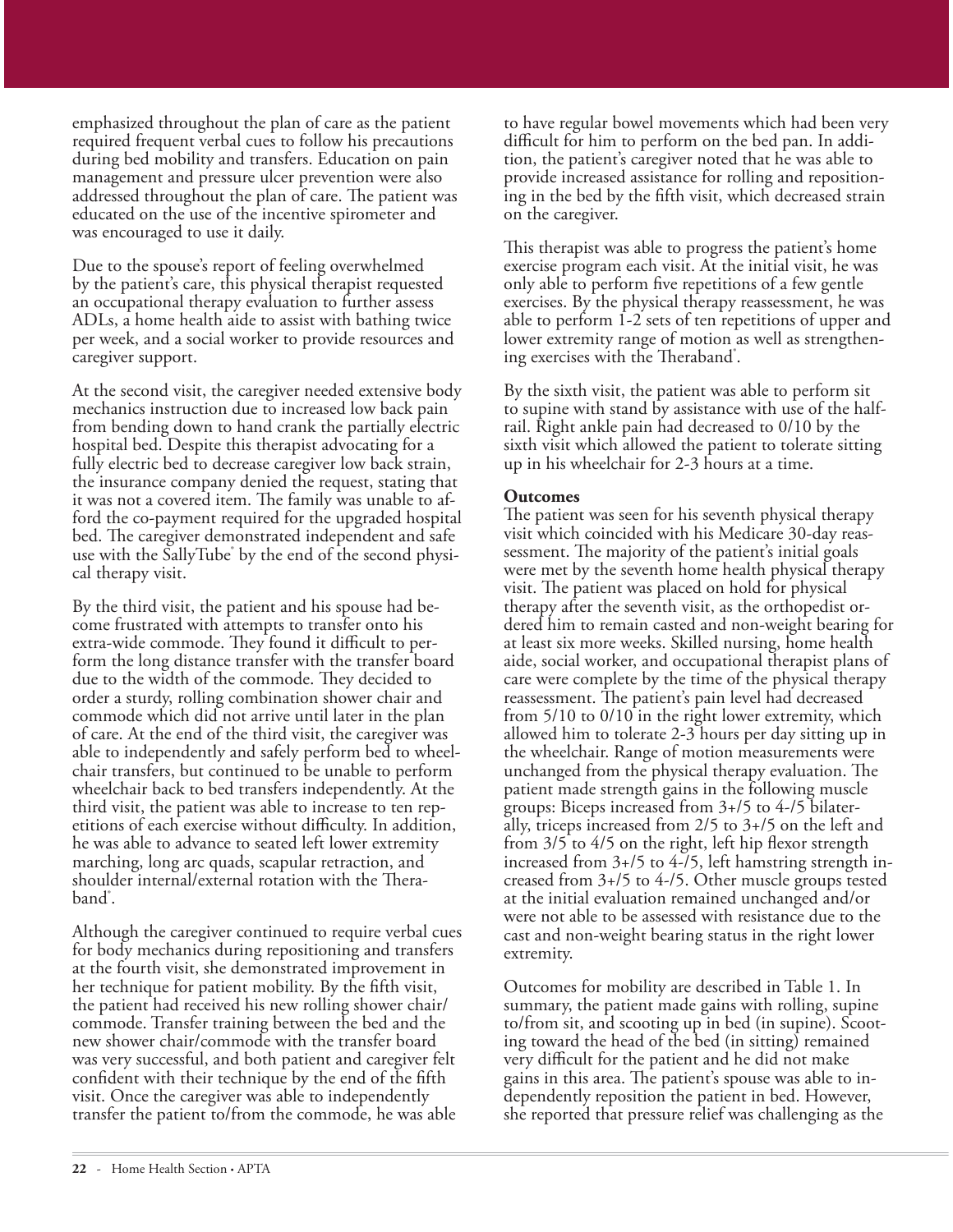patient preferred to stay supine in bed for several hours at a time. Despite decreased compliance by the patient with pressure relief, his skin excoriations healed and he did not have any pressure ulcers at the time of the reassessment.

Although the patient required maximal assist with all transfers with the transfer board at the final visit, his caregiver was able to perform them independently and safely. The spouse reported that the transfers continued to remain challenging, but she felt confident in her ability to assist the patient independently. With his caregiver independent with transfers, the patient was able to get up to the commode daily and reported no further problems with constipation. In addition, the patient was able to achieve his initial goal of getting up into the wheelchair daily so that he could go outside to enjoy his backyard. The patient's spouse reported that once she was able to transfer him independently to the wheelchair and the commode, the patient's mood improved. She reported decreased frustration with the patient's care and stated that they were working much better together. Once up in the wheelchair, the patient was able to propel himself indoors independently, but required minimal assistance outdoors on uneven surfaces.

At the final visit, the patient's caregiver demonstrated good posture and body mechanics during caregiving tasks and mobility, reporting decreased low back discomfort. She was independent with the use of all equipment, including the SallyTube<sup>\*</sup>, gait belt, transfer board, incentive spirometer, Theraband<sup>®</sup>, rolling shower/commode, and the wheelchair. The patient was independent and compliant with use of the incentive spirometer three times per day. The patient and his spouse were independent and compliant with performance of the home exercise program for range of motion and strengthening.

The patient and his spouse reported that they appreciated the practical suggestions for equipment and mobility. Both reported that they were surprised that the SallyTube® and the gait belt made such a difference for them with mobility. The caregiver verbalized that the physical toll of caregiving was decreased as a result of physical and occupational therapy training as well as having a home health aide for bathing. She reported that the social worker was able to address the emotional toll of caregiving and offered valuable resources for support. Due to the patient's weakness, non-weight bearing status on the right lower extremity, and fear, this physical therapist was unable to attempt any sit to stand transfers during the patient's plan of care.

#### **Discussion**

The purpose of this case report was to describe the impact of patient and caregiver training provided by a home health physical therapist for an 84 year old male patient with FSHD who sustained a new tibial/fibular fracture following a fall in his home. In this case, the patient's fall did accelerate his disablement process and result in increased caregiving needs.

Interventions that focused on caregiver and patient training in this case were effective in addressing the initial mobility concerns of both the patient and his caregiver. Involvement of a dedicated caregiver made a meaningful difference in this patient's care. The findings of this case report are consistent with prior research that indicates that therapy can provide benefits for those diagnosed with muscular dystrophy.<sup>1</sup> In addition, it was found in this case report that several cost-effective pieces of equipment provided meaningful benefit to both the patient and the caregiver. At the time of the writing of this case report, our departmental cost for a SallyTube<sup>\*</sup> sheet was \$5, the gait belt was less than \$20, and a four foot length of Theraband<sup>®</sup> was less than \$10. For less than \$50, these items made an impact on the caregiver's independence with bed mobility and transfers. In turn, this independence improved the patient's quality of life while he was recovering from his lower extremity fracture. The patient stated that his ability to get up to have a bowel movement on the commode and go outside in the wheelchair greatly improved his quality of life while he was recovering from the lower extremity fracture.

Both the patient and his caregiver verbalized understanding regarding the progressive nature of the patient's disease and the challenges that would accompany this progression. They recognized the need for additional support when the patient's mobility and strength further declined and were informed regarding local resources available through the Muscular Dystrophy Association. As the patient was no longer able to raise his arms to shoulder height, he verbalized understanding that upper extremity ADLs would continue to be a challenge for him.

One limitation of this case report was that this physical therapist was unable to report on care provided beyond the initial seven visits of physical therapy due to orthopedic precautions remaining in place for another six weeks. Describing the modifications of patient and caregiver training once the weight bearing restrictions were lifted would provide additional information on effectiveness of care in reaching new physical therapy goals.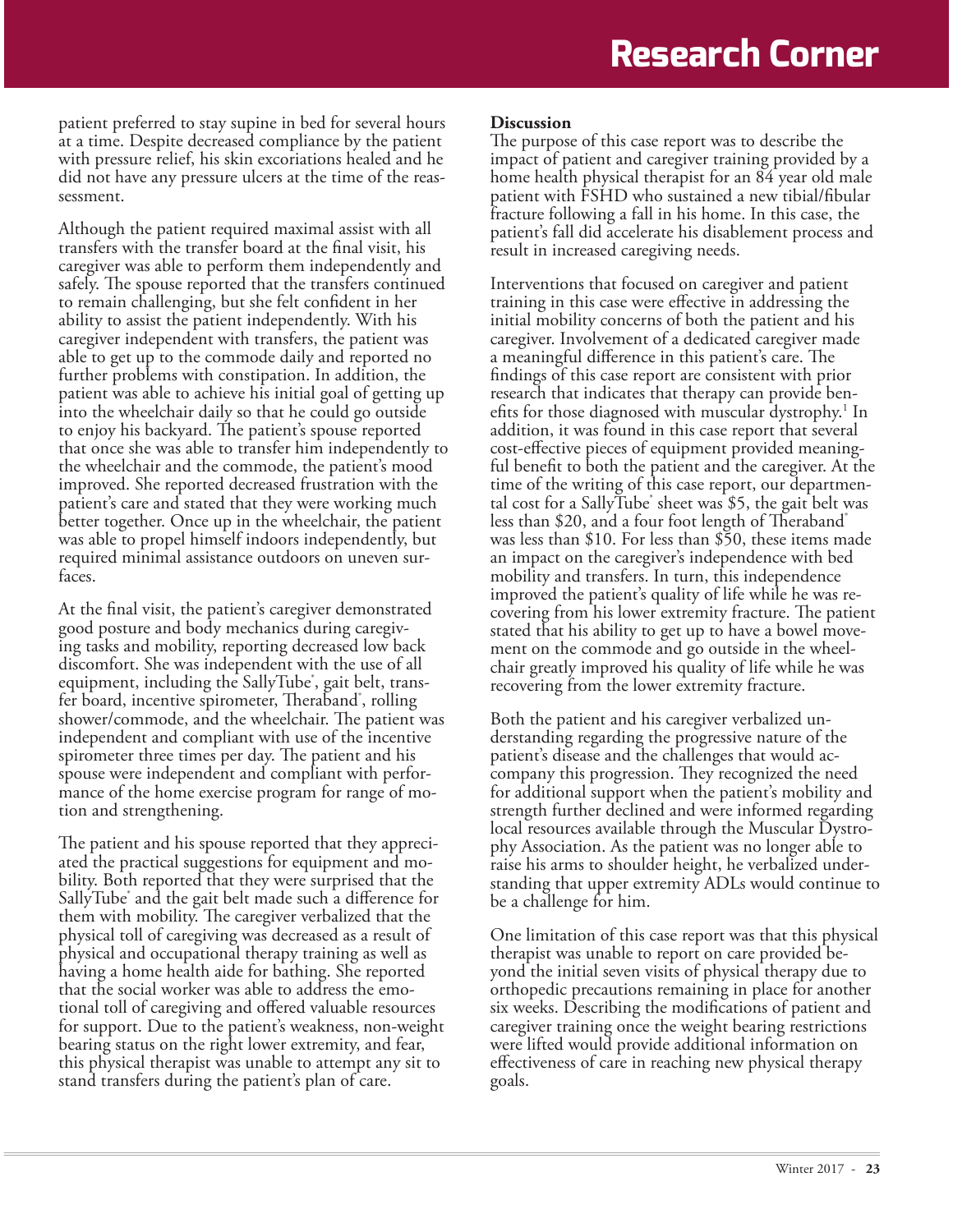Another limitation is that there is a lack of a truly objective measure to assess levels of assistance required for mobility. The minimal, moderate, and maximal assistance scale is open to some subjectivity on the assessor's part. In addition, a reliable and valid tool for measuring caregiver confidence on specific caregiving tasks does not exist. It would be very valuable for physical therapists to have valid and reliable measures that can be used in the home health setting to objectively report outcomes. Objective outcome measures are expected to become increasingly important for insurance payers. As the health care environment continues to rapidly change, physical therapists are expected to face increasing pressure to demonstrate both value and skill when providing therapy services.

Due to the patient's weakness and non-weight bearing status on the right lower extremity, this physical therapist was only able to address fall prevention for the patient in the sitting position and during transfers. Although it could not be addressed in this case report, fall prevention education during standing transfers is a very important caregiver/patient training topic when a patient has a history of multiple falls as well as lower extremity weakness.

With the baby boomer population aging quickly, the number of older people with physical disabilities and chronic medical issues continues to increase. More research on falls in the disabled population is needed to prepare our profession to meet these growing needs. As the number of older adults who require caregiving increases, it will be important to further explore the physical and emotional toll on those who provide care.

It will be critical for the physical therapy profession to further explore how caregivers prefer to learn new skills and to be able to provide up to date, comprehensive, and easy to use tools to meet their needs. Some caregivers may learn best with written information (handouts), others with visual information (videos, pictures, etc). Many caregivers require education over the course of several visits in order to become confident with caregiving tasks. This author hopes that the newly launched American Physical Therapy Association (APTA) Rehab Resource Center will be a useful resource for caregiver education tools as this website continues to grow and develop.

*Erin Bjork, PT, t-DPT has been a practicing physical therapist for twenty years, graduating from UC San Francisco/San Francisco State University joint master's degree program in 1996. She has worked in a variety of practice settings and has been in home health for the past eight* 

*years. Erin currently works in Home Care Services at UC Davis Health System. Erin completed her t-DPT degree at the University of Montana, Missoula in August 2016. Erin can be reached at esbjork@ucdavis.edu.*

*Kristan Fish, PT, DPT has been a capstone project advisor for the University of Montana and University of South Florida since May 2012, advising students in conducting and writing their case reports to satisfy the requirements of the t-DPT program. Kristan graduated from University of Maryland College Park with a Bachelor's of Science degree in Kinesiology. She completed her DPT at the University of Maryland Baltimore. Kristan was formerly a physical therapist at The Johns Hopkins Hospital in Baltimore, MD, working in the Neuro ICU, Brain Rescue Unit, and step down floors and served as the Neuro Team Coordinator. Kristan can be reached at Kristan.Fish@gmail.com.*

#### **References**

- 1. The National Library of Medicine website. Muscular Dystrophy. Available at https://medlineplus. gov/musculardystrophy.html . Accessed on May 19, 2016.
- 2. Bergsma,Cupp, Janssen, Geurts, and de Groot. Upper limb function and activity in people with facioscapulohumeral muscular dystrophy: a webbased survey. Disabil Rehabil. 2016; 4:1-8.
- 3. The FSHD Society website. What is FSHD? Facts & Statistics. Available at https://www.fshsociety. org/facts-statistics/. Accessed on May 7, 2016.
- 4. Horlings, et al. Epidemiology and Pathophysiology of Falls in facioscapulohumeral disease. J Neurol Neurosurg Psychiatry. 2009; 80: 1357-1363.
- 5. The Center for Disease Control and Prevention Website. Important Facts About Falls. Available at http://www.cdc.gov/homeandrecreationalsafety/ falls/adultfalls.html. Accessed on May 7, 2016.
- 6. Finlayson, Peterson. Falls, Aging, and Disability. Phys Med Rehabil Clin N Am. 2010; 21: 357-373.
- 7. National Alliance for Caregiving website. Caregiving in the U.S. 2015-Executive Summary. Available at http://www.caregiving.org/caregiving2015/. Accessed on May 10, 2016.
- 8. The Centers for Disease Control and Prevention website. Assuring Healthy Caregivers: A Public Health Approach to Translating Research Into Practice. Available at http://www.cdc.gov/aging/ pdf/caregiving\_monograph.pdf. Accessed on May  $\bar{1}2, 201\bar{6}.$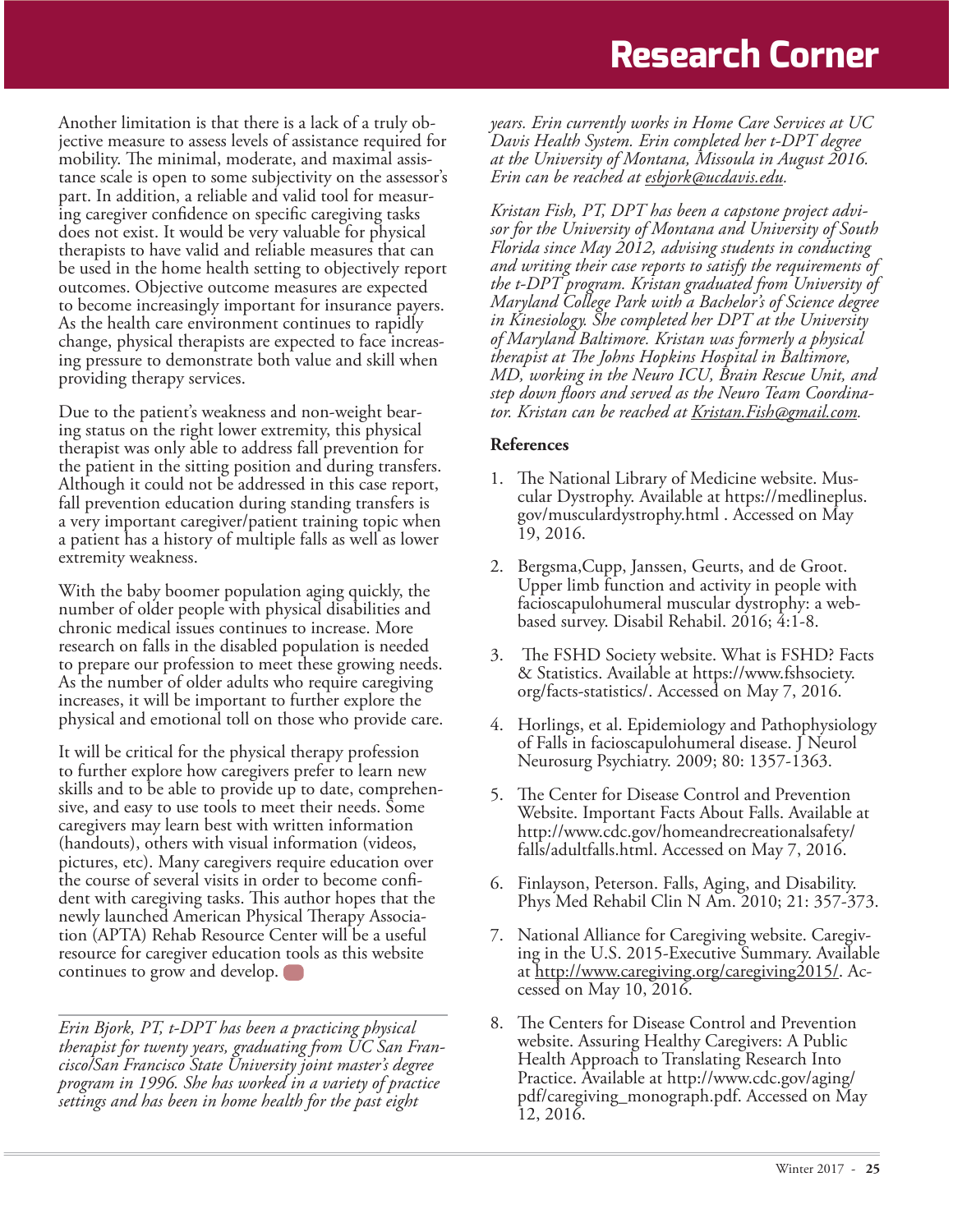- 9. Darragh, et al. Musculoskeletal Discomfort, Physical Demand, and Caregiving Activities in Informal Caregivers. J Appl Gerontol. 2015; 34 (6): 734- 760.
- 10. Boyer, Drame, Morrone, and Novella. Factors Relating to Carer Burden For Families of Persons with Muscular Dystrophy. J Rehabil Med. 2006; 38: 309-315.
- 11. The Caregiver.org website. Selected Caregiver Assessment Measures: A Resource Inventory for Practitioners, 2nd edition, December 2012, Family Caregiver Alliance. Available at https://www. caregiver.org/sites/caregiver.org/files/pdfs/ SelC-GAssmtMeas\_ResInv\_FINAL\_12.10.12.pdf. Accessed on May 11, 2016.
- 12. Krint. Reliability and Validity of the Braden Scale for Predicting Pressure Ulcer Risk. J Wound Ostomy Continence. 2007: 34(4): 399-406.
- 13. Mayo Clinic. Tests and Procedures, Hemoglobin Test. Available at http://www.mayoclinic.org/testsprocedures/hemoglobin-test/basics/results/prc-20015022. Accessed on May 12, 2016.
- 14. Herr KA, Garand L. Assessment and measurement of pain in older adults. Clin. Geriatr. Med.. 2001;17(3):457-vi.
- 15. Kendall FP, McCreary EK, Provance PG, et al. Baltimore, MD 21201, Lippincott Williams & Wilkins, 2005.
- 16. American Physical Therapy Association. *Guide to Physical Therapist Practice*: Chp 2; 2003, 72-73.
- 17. Walker HK, Hall WD, Hurst JW, editors. Clinical Methods: The History, Physical, and Laboratory Examinations. 3rd edition. Boston: Butterworths; 1990**.**
- 18. Fairchild. Pierson and Fairchild's Principles and Techniques of Patient Care. 5<sup>th</sup> ed. Philadelphia, PA: Elsevier; 2013.
- 19. Larson, Robert E., "Safe patient handling research: Forces involved when completing a lateral bed to bed transfer" (2015). Master's and Doctoral Projects. Paper 566. Available at http://utdr.utoledo. edu/graduate-projects/566. Accessed on May 16, 2016.
- 20. The Tollos product website. Sally Tube instruction video. Available at https://www.dropbox.com/s/lnbupft3ykooswv/SallyTube.mp4?dl=0. Accessed on May 20, 2016.



Check Out the Home Health Section's New Podcast:

### **The Home Health Minute**

This podcast is available through Apple iTunes or the Section's YouTube channel.

It features interesting interviews with Section and APTA leaders, overviews and discussions about hot topics and regulatory updates.

You'll find links and subscription information on the Home Health Section website. Select "Podcasts" from the drop-down menu under Education.

#### **www.homehealthsection.org**